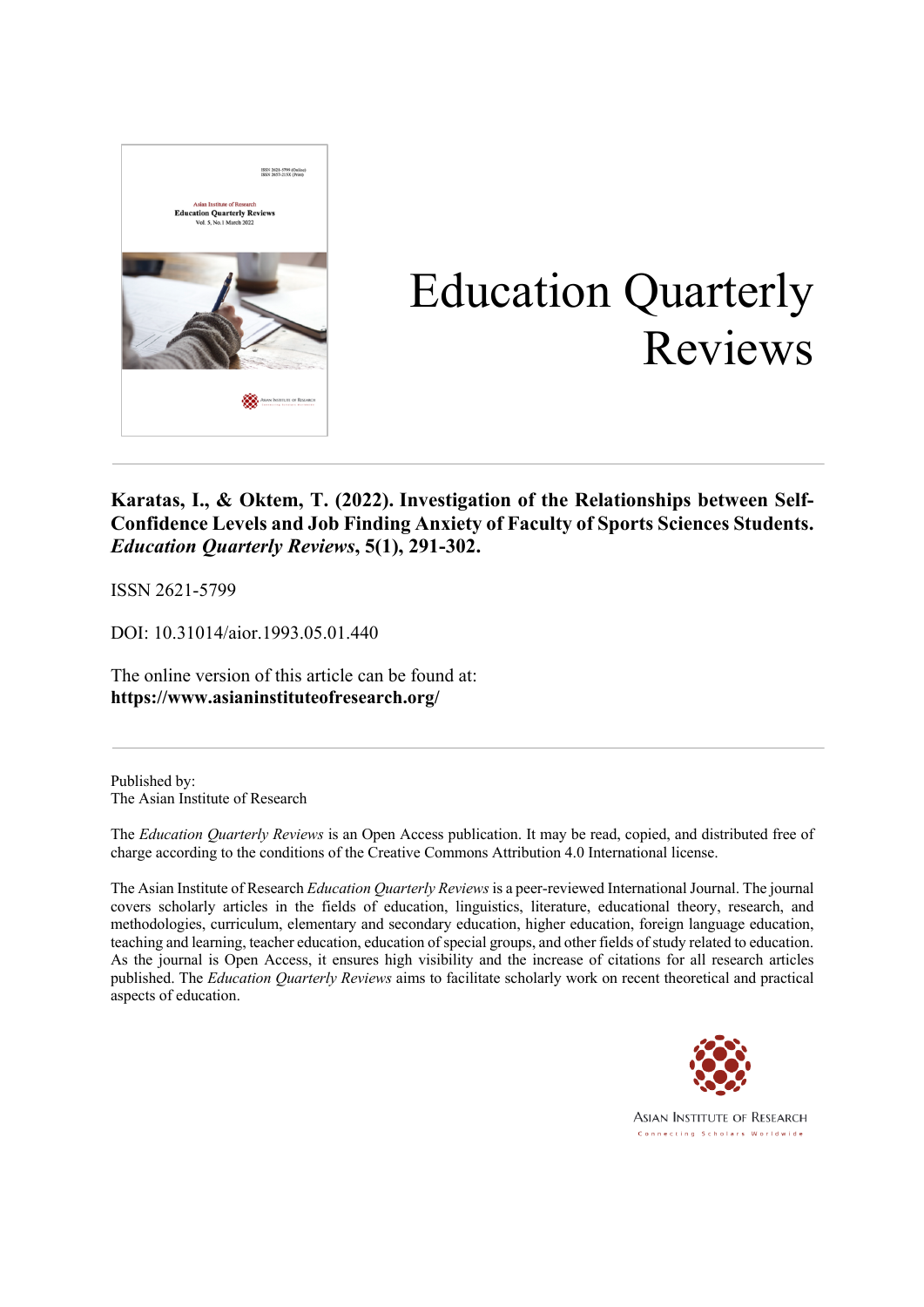

## Investigation of the Relationships between Self-Confidence Levels and Job Finding Anxiety of Faculty of Sports Sciences Students

Ismail Karatas<sup>1</sup>, Tuncay Oktem<sup>2</sup>

<sup>1,2</sup> Faculty of Sports Sciences, The University of Bayburt, Bayburt, Turkey

Correspondence: Ismail Karatas, Faculty of Sports Sciences, The University of Bayburt, Bayburt, Turkey. E-mail: ismailkrts34@gmail.com

#### **Abstract**

In this study, it was aimed to investigate the relationship between the self-confidence levels and job finding anxiety of the students of the faculty of sports sciences within the framework of Bayburt University. In this context, the relational survey model, which is consistent with the main purpose, was used in this quantitative study. The sample of the study consists of a total of 311 students, 113 females and 198 males, at the Faculty of Sports Sciences of Bayburt University. Convenience sampling method, one of the non-probabilistic sampling approaches, was used in the selection of the sample. Questionnaire form was used as data collection tool and this form consists of three parts. In the first part of the questionnaire form includes "Personal Information Form," in the second part includes "Self-Confidence Scale" and in the third part includes "Sports Sciences Students' Job Finding Anxiety Scale." First of all, descriptive statistics were calculated by considering the data type of the raw data obtained through this form. Then, the reliability of the dimensions of the scales related to the data obtained were investigated, and difference and correlation tests were used in statistical evaluations. In this direction, significant differences were determined in terms of the variables of gender, department, grade and place of residence. In addition, it was observed that there were significant correlations within the scope of the age and monthly average family income level of the participants regarding the scales. On the other hand, no significant correlation was found between the monthly average personal income level and the dimensions of the scales. As a result, it was found that there was a negative and significant correlation between the external self-confidence mean scores and job finding anxiety mean scores of the participants. However, no significant correlation was found between the participants' inner selfconfidence mean scores and their job finding anxiety mean scores.

**Keywords:** Student, Self-Confidence, Job Finding Anxiety

#### **1. Introduction**

It is claimed that self-confidence is one of the important psychological constructs that has been the subject of many studies recently and affects the academic performance of students (Akın, 2007). Also self-confidence; conceptualized as perceived efficacy (Harter, 1982; Nicholls, 1984) and self-efficacy (Bandura, 1977; 1997). In this context, the concept of self-confidence is the belief that the individual will successfully perform a certain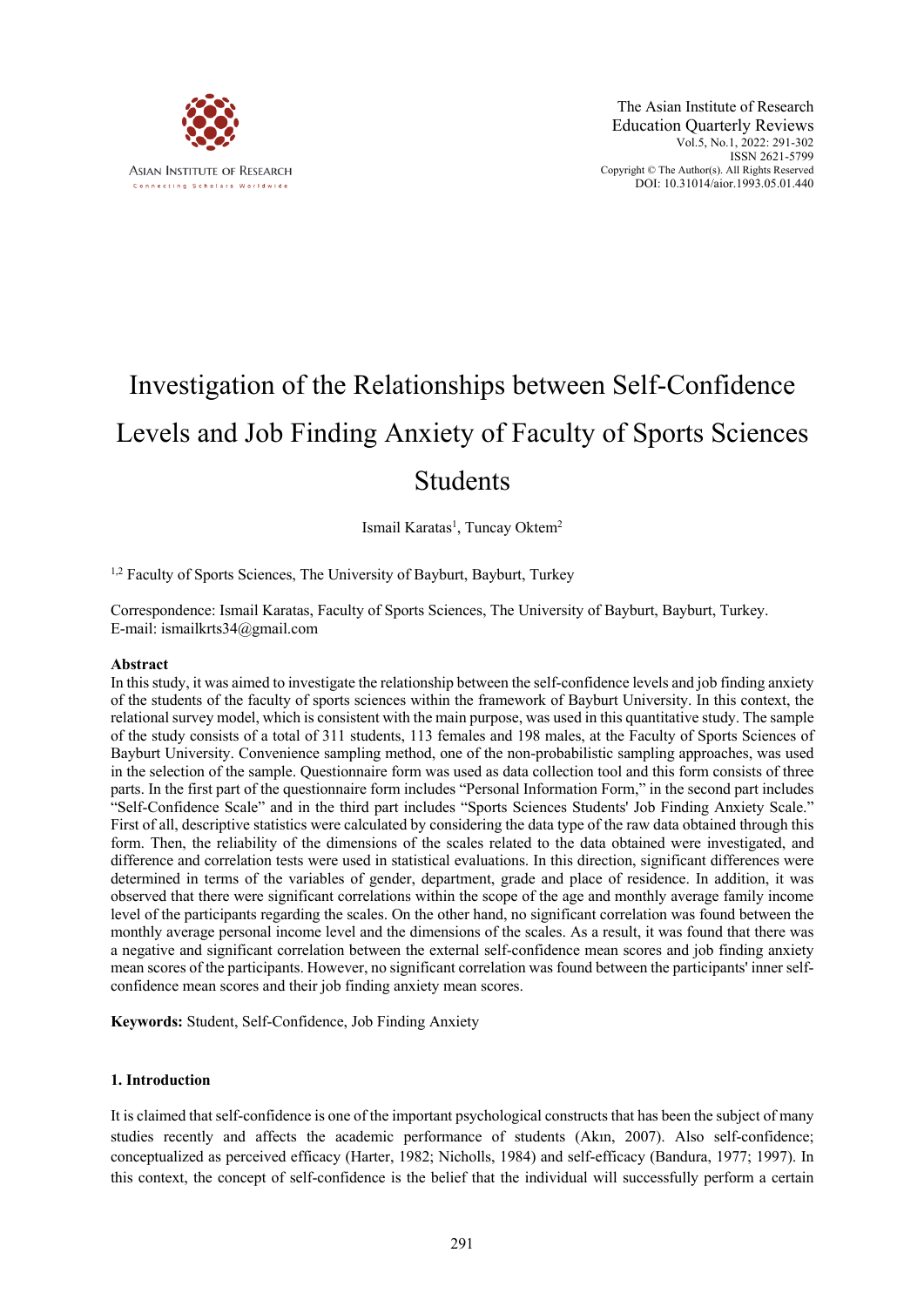activity rather than being a general feature, and the individual's confidence in her/his own judgment, ability, power and decisions (Feltz, 1988). In addition, it is stated that the concepts of self-confidence and self-efficacy are used interchangeably in the literature (Akın, 2007). However, some researchers have argued that although selfconfidence and self-efficacy are different concepts, they are conceptually close to each other and self-efficacy is domain-specific, while self-confidence can be domain-specific or general (Bandura, 1997; Grundy, 1993; Shrauger & Schohn, 1995). It has been stated that self-confidence can be another aspect of personal efficacy and may emerge as a result of products, unlike self-efficacy (Akın, 2007). However, Feltz (1988) defined self-confidence as similar to the concept of self-efficacy put forward by Bandura (1977). The theory of self-efficacy, which was developed in the social-cognitive context, has been used as a theoretical basis in self-confidence researches generally carried out in various fields (Akın, 2007). According to Bandura's (1982) social cognitive theory, it is claimed to help with recurrence that an individual's self-efficacy and self-confidence stems from his ability to demonstrate a particular ability or behavior, from observing the behavior of others, from verbal feedback, and from being aware of emotions, and such self-confidence results from one's related behavior. In addition, the defining characteristics of self-confidence include belief in positive achievements, perseverance and self-awareness (White, 2009). On the other hand, there is a negative relationship between self-confidence and anxiety (White, 2014).

It has been shown in the literature that low health as a result of mental disorder may be associated with high unemployment (Leino-Arjas et al., 1999; Claussen, 1999; Goldberg et al., 2001; Thomas, Benzeval, & Stansfeld, 2005; Chatterji et al., 2007; Heponiemi et al., 2007; Zhang, Zhao, & Harris, 2009). Especially in periods when the economy is problematic, people with mental illness may be the most disadvantaged in terms of unemployment and financial insecurity (Viinamaki et al., 2000; Evans-Lacko et al., 2013; Knapp & Wong, 2020). Within this framework, unemployment among university graduates is a worldwide problem (Mandyoli, Iwu, & Nxopo, 2017). In this context, the sports sector, which has a very important place in the general economy in terms of its economic volume and wide job opportunities in Turkey and in the world, is also affected by the negative conditions in the labor market (Aslan & Uğraş, 2021). It is stated that it has an direct relationship with sectors such as media, tourism, education, textile, entertainment, health and wellness; It has an indirect relationship with sectors such as electronics, automotive, construction trade, yachting and landscaping and creates employment on a large scale of the sports sector (Mumcu, Karakullukçu, & Karakuş, 2019). In addition, it is claimed that sport helps physical development only on an individual basis and is a concept that is associated with many sectors such as participation, lifelong learning, employment and education (Eruzun, Kınalı, & Erturan Öğüt, 2017). However, it is stated that the employment problems of individuals who graduated from the field of sports sciences will cause anxiety for the future in these individuals (Araç Ilgar & Cihan, 2019). Therefore, unemployment, beyond its harmful economic dimensions, can create a painful and harmful experience, a threat to psychological well-being, and a traumatic situation (Carroll, 2007; Spera, Buhrfeind, & Pennebaker, 1994; Waters & Moore, 2002a).

When the explanations are evaluated from a holistic perspective, unemployment; it is seen as an important source of risk for individuals and families (Clark & Oswald, 1994; Fryer & Fagan, 2003; Hanisch, 1999; Komarovsky, 2004). In this direction, it is considered important to have information about the job finding anxieties and selfconfidence of the students of the faculty of sports sciences by considering various variables. In this context, when the relevant literature is examined, it has been seen that there is no study to examine the job finding anxiety of sports science students in terms of various variables. Although, it is seen that there are many studies investigating the self-confidence levels of university students (see Sarıçam & Güven, 2012; Uçar & Duy, 2013; Ödemiş, 2014; Yalnızoğlu Çaka et al., 2017; Doğru, 2017; Süzer, 2020), no study has been found that deals with self-confidence and job finding anxiety together within the framework of sports sciences students. Therefore, it is thought that the results of the research will contribute to the relevant literature, and it is aimed to investigate of the relationships between self-confidence levels and job finding anxiety of faculty of sports sciences students.

#### **2. Method**

In this part of the study, the research model, population and sample, data collection tools and data analysis are explained under separate headings.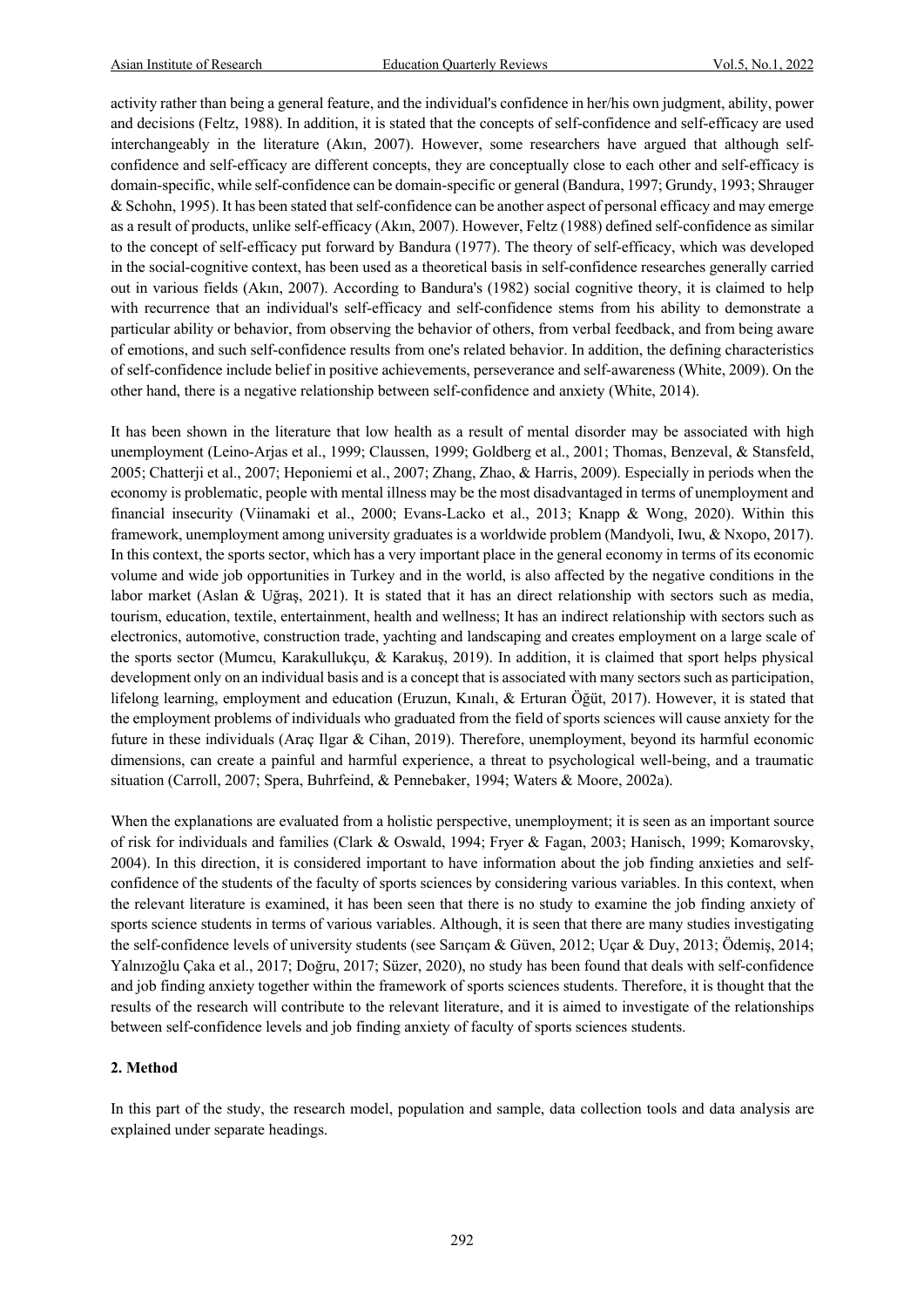#### *2.1 Research Model*

Survey studies generally aim to describe the current situation related to the subject of the research by photographing (Büyüköztürk et al., 2020). In addition, those who conduct survey research are generally interested in how the characteristics and opinions are distributed within the scope of the participants in the sample, rather than why they originate (Fraenkel & Wallen, 2006). In this context, the relational survey model, which is consistent with the main purpose, was used in this quantitative study.

#### *2.2 Population and Sample*

The population of the research consists of 781 students at Bayburt University Faculty of Sports Sciences in the Fall Semester of the 2021-2022 Academic Year. In this framework, a total of 311 students (113 females and 198 males) constitute the sample of the research. Convenience sampling method, which is one of the non-probabilistic sampling approaches, was used in the creation of the sample. In this context, it is understood that the acceptable sample size for the research population has been reached (Sekaran & Bougie, 2016).

#### *2.3 Data Collection Tools*

The questionnaire form, which was prepared in accordance with the aims of the research, was applied to the participants in the population, on a voluntary basis, for about two weeks in the Fall Semester of the 2021-2022 Academic Year. During the implementation of the data collection tools, necessary explanations were given to the participants and it was ensured that they answered the questionnaire correctly. In the first part of the questionnaire form includes "Personal Information Form," in the second part includes "Self-Confidence Scale" and in the third part includes "Sports Sciences Students' Job Finding Anxiety Scale."

#### 2.3.1 Personal Information Form

In the Personal Information Form, there are statements about obtaining the participants' gender, age, department, grade, place of residence, monthly average personal income level and monthly average family income level (including personal income).

#### 2.3.2 Self-Confidence Scale

"Self-Confidence Scale" was developed by Akın (2007) to determine students' self-confidence levels. Data regarding the development process of the scale were obtained from 796 high school students from various high schools. The scale consists of 33 items and is in five-point Likert type. In addition, this scale; It consists of two sub-dimensions, inner self-confidence and external self-confidence. The construct and concurrent validity of the scale were examined as validity studies. In order to determine the factor structure and subscales of the scale, exploratory and confirmatory factor analyzes were performed. The short form of the Coopersmith Self-Esteem Inventory, developed by Coopersmith (1967) and adapted into Turkish by Pişkin (1997), and the Self-Confidence Scale were applied to the participants simultaneously in order to examine the concurrent validity of the scale. Internal consistency and test-retest reliability coefficients were examined for reliability studies, and corrected itemtotal correlations were examined for item analysis. The internal consistency coefficients of the Self-Confidence Scale were found to be 0.83 and 0.85 for the inner self-confidence and external self-confidence subscales, respectively. The test-retest reliability coefficients of the scale were found to be 0.97 for the inner self-confidence and 0.87 for the external self-confidence. It was observed that the item-total correlations of the scale ranged from 0.30 to 0.72. In this context, it was concluded that the Self-Confidence Scale is a valid and reliable measurement tool that can be used in the fields of education and psychology (Akın, 2007). Although the scale was developed on high school students, it was concluded that the scale items could also be applied to university students after the examinations of five academicians who are experts in the relevant field. In addition, there are many studies in the relevant literature in which the scale was applied to university students (see Sarıçam & Güven, 2012; Uçar & Duy, 2013; Ödemiş, 2014; Yalnızoğlu Çaka et al., 2017; Doğru, 2017; Süzer, 2020).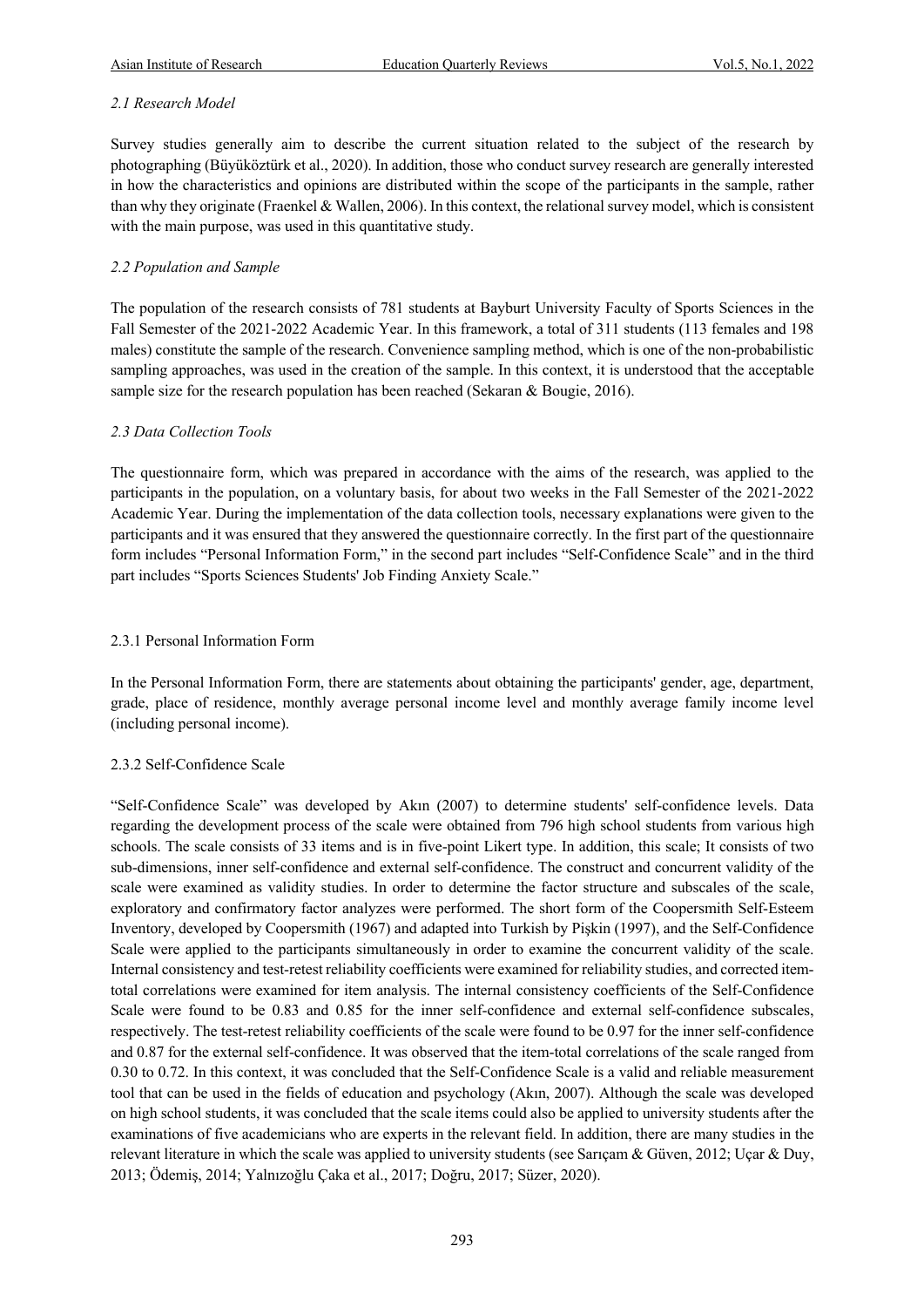#### 2.3.3 Sports Sciences Students' Job Finding Anxiety Scale

"Sports Sciences Students' Job Finding Anxiety Scale" was developed by Aslan and Uğraş (2021) in order to determine the job finding anxiety of sports sciences students. Data on the development process of the scale were obtained from a total of 525 university students studying in sports sciences. The scale consists of eight items and is in five-point Likert type. In addition, this scale consists of one dimension. In the scale development study, exploratory sequential design, one of the mixed research methods, was applied. Thematic analysis method was used for the analysis of qualitative data. Exploratory factor was used for the compatibility of the items obtained as a result of this analysis to the scale, and confirmatory factor analysis was applied to test this structure. In addition, the internal consistency coefficient (Cronbach's Alpha) of the scale was calculated as 0.958. As a result, it has been determined that the scale is a valid and reliable measurement tool (Aslan & Uğraş, 2021).

#### *2.4 Analysis of Data*

IBM SPSS version 23.0 was used in the analysis of the data. First of all, descriptive statistics were calculated by considering the data type of the raw data in the scale form obtained and transferred to the program. Then, t-Test and One-Way ANOVA were used for difference tests, Pearson's Correlation and Spearman's Rank-Order Correlation analyzes were used for correlation tests in statistical evaluations according to whether the data obtained showed normal distribution or not. In this context, Hochberg's GT2 and Games-Howell post-hoc tests were applied for One-Way ANOVA, considering the homogeneity assumption and the distribution of the participants between groups. In calculating the reliability of the scales, Cronbach's Alpha coefficient was taken into account within the framework of internal consistency. In addition, the level of significance was determined as 0.05 in statistical evaluations.

#### **3. Results**

In this part of the study, the findings obtained as a result of the analysis of the relevant data were presented and interpreted in the form of tables.

| Variable                  | Group                                  | f   | $\frac{6}{9}$ |
|---------------------------|----------------------------------------|-----|---------------|
| Gender                    | Female                                 | 113 | 36,3          |
|                           | Male                                   | 198 | 63,7          |
|                           | Coaching Education                     | 122 | 39,2          |
| Department                | Physical Education and Sports Teaching | 94  | 30,2          |
|                           | Sports Management                      | 95  | 30,5          |
|                           | 1st Grade                              | 97  | 31,2          |
| Grade                     | 2nd Grade                              | 72  | 23,2          |
|                           | 3rd Grade                              | 88  | 28,3          |
|                           | 4th Grade                              | 54  | 17,4          |
|                           | Village $+$ Town $+$ Community         | 56  | 18,0          |
| <b>Place of Residence</b> | <b>County Seat</b>                     | 146 | 46,9          |
|                           | City Center                            | 109 | 35,0          |
|                           | <b>Total</b>                           | 311 | 100,0         |

Table 1: Frequency and Percentages of Variables

When Table 1 is examined, it is seen that the number of male regarding the participants is approximately 1.75 times the number of females, and the department with the highest number of participants is coaching education. In addition, it is understood that the first grade has the highest number of participants and the fourth grade has the lowest number of participants. In addition, it is seen that the majority of the participants reside in the county seat.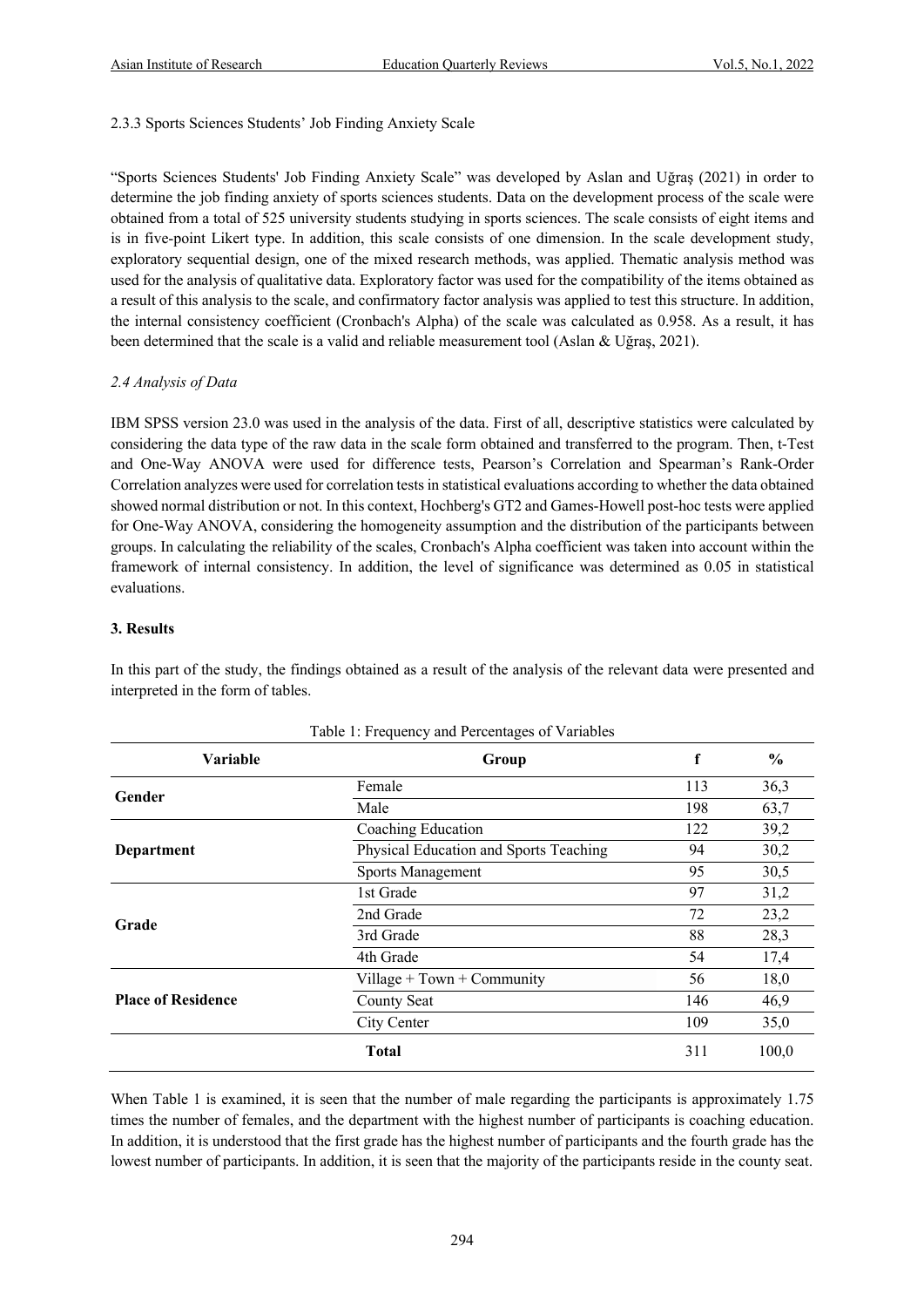| Table 2: Descriptive Statistics of Age, Average Monthly Personal Income Level, and Average Monthly Family |
|-----------------------------------------------------------------------------------------------------------|
| Income Level Variables                                                                                    |

| Variable                                                                                  | $\mathbf n$ | Mean     | Median   | <b>Std. Deviation</b> | Minimum | <b>Maximum</b> | <b>Skewness</b> | <b>Kurtosis</b> |
|-------------------------------------------------------------------------------------------|-------------|----------|----------|-----------------------|---------|----------------|-----------------|-----------------|
| Age                                                                                       | 310         | 20.81    | 21.00    | 2.207                 | 17      | 36             | 1.930           | 8,611           |
| <b>Average Monthly Personal</b><br><b>Income Level</b>                                    | 310         | 799,5968 | 650,0000 | 1047,41642            | .00     | 7500.00        | 2.730           | 9,639           |
| Monthly<br>Family<br>Average<br>Level<br>(Including)<br>Income<br><b>Personal Income)</b> | 291         | 3643.55  | 3000.00  | 2753.456              | 500     | 25000          | 2.960           | 14.900          |

When Table 2 is examined, the mean of age variable of the participants is 20.81 and the standard deviation is 2.207; Average monthly personal income level variable in Turkish Lira type is 799,5968 and standard deviation is 1047,41642; It is seen that the average monthly family income level (including personal income) variable in Turkish Lira type is 3643.55 and its standard deviation is 2753.456. In addition, when the skewness and kurtosis values of the variables were examined, it was concluded that these variables did not exhibit normal distribution (see George & Mallery, 2010; Tabachnick & Fidell, 2013).

| Table 3: Reliability Analysis Results of Scales |                  |                        |  |  |  |  |  |
|-------------------------------------------------|------------------|------------------------|--|--|--|--|--|
| <b>Dimensions</b>                               | Cronbach's Alpha | <b>Number of Items</b> |  |  |  |  |  |
| <b>Inner Self-confidence</b>                    | .873             |                        |  |  |  |  |  |
| <b>External Self-confidence</b>                 | ,860             | 16                     |  |  |  |  |  |
| <b>Job Finding Anxiety</b>                      | .925             |                        |  |  |  |  |  |

When Table 3 is examined, it is seen that the internal consistency coefficients (Cronbach's Alpha) calculated within the scope of the research and the sub-dimensions of the job finding anxiety scale ( $\alpha$ =0.925) and the inner self-confidence ( $\alpha$ =0.873) and external self-confidence ( $\alpha$ =0.860) subscales in the context of the self-confidence scale are examined. appear to be highly reliable.

| Table 4. Descriptive Statistics of Scales |     |        |        |                       |                |         |                 |          |
|-------------------------------------------|-----|--------|--------|-----------------------|----------------|---------|-----------------|----------|
| <b>Dimensions</b>                         | n   | Mean   | Median | <b>Std. Deviation</b> | <b>Minimum</b> | Maximum | <b>Skewness</b> | Kurtosis |
| <b>Inner Self-confidence</b>              | 311 | 4.1874 | 4.2941 | .53550                | 1.59           | 5.00    | $-1.072$        | 1.572    |
| <b>External Self-confidence</b>           | 311 | 4.0870 | 4.1875 | 56176                 | . 69           | 5.00    | $-.977$         | 1.306    |
| <b>Job Finding Anxiety</b>                | 311 | 3.4136 | 3.5000 | .07037                | 00.1           | 5.00    | $-.405$         | $-.587$  |

Table 4: Descriptive Statistics of Scales

When Table 4 is examined, the mean score of the inner self-confidence subscale is 4.1874 and the standard deviation is 0.53550, and the mean score of the external self-confidence subscale is 4.0870 and the standard deviation is 0.56176. In addition, it was found that the mean score of the job finding anxiety scale was 3.4136 and the standard deviation was 1.07037. In this context, within the framework of self-confidence, it can be said that the inner self-confidence and external self-confidence levels of the participants are at a high level, and their job finding anxiety is at a moderate level. In addition, it was accepted that these variables exhibited normal distribution within the framework of skewness and kurtosis values (see George & Mallery, 2010; Tabachnick & Fidell, 2013).

| Table 5: Results of Spearman's Rank-Order Correlation Analysis Between Scales and Age, Personal Income |
|--------------------------------------------------------------------------------------------------------|
| Level and Family Income Level Variables                                                                |

| Variables                              |              | <b>Inner Self-confidence</b> | <b>External Self-confidence</b> | <b>Job Finding Anxiety</b> |
|----------------------------------------|--------------|------------------------------|---------------------------------|----------------------------|
|                                        |              | .201                         | $,140^*$                        | ,067                       |
| Age                                    |              | .000                         | .014                            | .241                       |
|                                        | n            | 310                          | 310                             | 310                        |
| <b>Average Monthly Personal Income</b> | $\mathbf{r}$ | ,009                         | .061                            | ,056                       |
| Level                                  |              | 878,                         | .286                            | .328                       |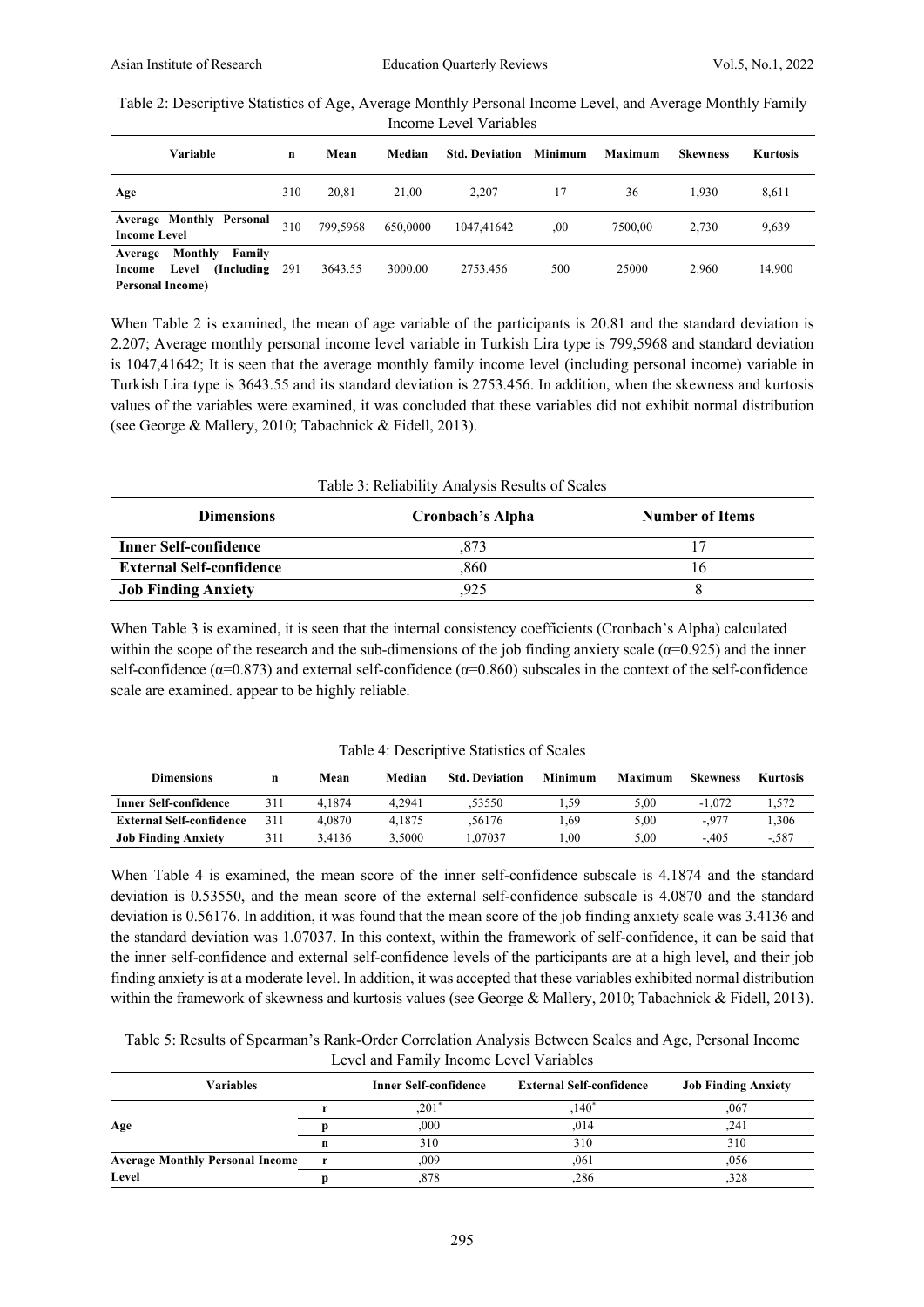| Asian Institute of Research                                           |         | <b>Education Quarterly Reviews</b> |          |  |
|-----------------------------------------------------------------------|---------|------------------------------------|----------|--|
|                                                                       | 310     | 310                                | 310      |  |
|                                                                       | $-.032$ | .013                               | $-.188*$ |  |
| Average Monthly Family Income-<br>Level (Including Personal Income) - | .592    | .830                               | .001     |  |
|                                                                       | 291     | 291                                | 291      |  |

 $*_{p<0.05}$ 

According to Table 5, it was found that there were positive and low level statistically significant correlations between the age variable and the mean scores of the subscales of inner self-confidence  $(r=0.201; p<0.05)$  and and external self-confidence  $(r=0.140; p<0.05)$ . In addition, it was found that there was a negative and low level statistically significant correlation between the mean score of the job finding anxiety scale and the average monthly family income variable (r=-0.188; p<0.05). However, no statistically significant correlation was found for other conditions related to the variables (p>0.05).

| <b>Dimensions</b>               | Gender | n   | Mean   | <b>Std. Deviation</b> | df  |          |      |
|---------------------------------|--------|-----|--------|-----------------------|-----|----------|------|
| <b>Inner Self-confidence</b>    | Female | 113 | 4.1255 | .54932                | 309 | $-1.546$ | ,123 |
|                                 | Male   | 198 | 4.2228 | ,52558                |     |          |      |
|                                 | Female | 113 | 4.0669 | .56570                | 309 |          |      |
| <b>External Self-confidence</b> | Male   | 198 | 4.0985 | .56062                |     | $-.476$  | .634 |
|                                 | Female | 113 | 3,6383 | 1,07741               | 309 |          |      |
| <b>Job Finding Anxiety</b>      | Male   | 198 | 3,2854 | 1.04757               |     | 2,828*   | ,005 |

|  | Table 6: Results of t-Test by Gender Variable |  |
|--|-----------------------------------------------|--|
|  |                                               |  |

 $*_{p<0.05}$ 

When Table 6 is examined, it is seen that there is a statistically significant difference between the mean scores of the participants' job finding anxiety in the context of the gender variable  $(t_{(309)}=2.828; p<0.05)$ . In addition, this significant difference was found to be in favor of females. However, no statistically significant difference was found for other conditions related to the gender variable  $(p>0.05)$ .

| Significant<br><b>Difference</b> | p    | F        | df  | Std.<br><b>Deviation</b> | Mean   | Group                                      | <b>Dimensions</b>                |
|----------------------------------|------|----------|-----|--------------------------|--------|--------------------------------------------|----------------------------------|
|                                  |      |          |     | .58205                   | 4,1958 | Coaching Education (1)                     | <b>Inner Self-</b>               |
|                                  | .941 | .061     | 310 | ,49916                   | 4,1927 | Physical Education and Sports Teaching (2) | confidence                       |
|                                  |      |          |     | ,51257                   | 4,1715 | Sports Management (3)                      |                                  |
|                                  | ,899 | ,106     | 310 | .59366                   | 4.1009 | Coaching Education (1)                     | <b>External Self-</b>            |
|                                  |      |          |     | ,52376                   | 4.0904 | Physical Education and Sports Teaching (2) |                                  |
|                                  |      |          |     | ,56120                   | 4,0658 | Sports Management (3)                      |                                  |
| 1 > 3                            |      |          | 310 | 1,00746                  | 3,6363 | Coaching Education (1)                     |                                  |
| 2 > 3                            | ,001 | $7.610*$ |     | 1,01637                  | 3,4601 | Physical Education and Sports Teaching (2) | Anxiety                          |
|                                  |      |          |     | 1,12777                  | 3,0816 | Sports Management (3)                      |                                  |
|                                  |      |          |     |                          |        |                                            | confidence<br><b>Job Finding</b> |

Table 7: Results of ANOVA by Department Variable

 $*_{p<0.05}$ 

When Table 7 is examined, it is seen that there is a statistically significant difference between the mean scores of the participants' job finding anxiety in the context of the department variable ( $F_{(2-308)} = 7.610$ ; p<0.05). In addition, this significant difference between coaching education and sports management departments; between the physical education and sports teaching and sports management departments, and it was seen that both differences were against the sports management department. However, no statistically significant difference was found for other conditions related to the department variable ( $p$  $>$ 0.05).

| Table 8: Results of ANOVA by Grade Variable |           |        |                       |     |          |      |                               |  |
|---------------------------------------------|-----------|--------|-----------------------|-----|----------|------|-------------------------------|--|
| <b>Dimensions</b>                           | Group     | Mean   | <b>Std. Deviation</b> | df  | F        |      | <b>Significant Difference</b> |  |
|                                             | 1st Grade | 4,1771 | .51516                |     |          |      | 4th Grade>2nd Grade           |  |
| <b>Inner Self-</b>                          | 2nd Grade | 4.0572 | ,48134                | 310 | $3.104*$ | .027 |                               |  |
| confidence                                  | 3rd Grade | 4.2086 | .61675                |     |          |      |                               |  |
|                                             | 4th Grade | 4.3453 | .46092                |     |          |      |                               |  |
|                                             | 1st Grade | 4.1521 | .48822                | 310 | 2.369    | .071 | $- - -$                       |  |

Table 8: Results of ANOVA by Grade Variable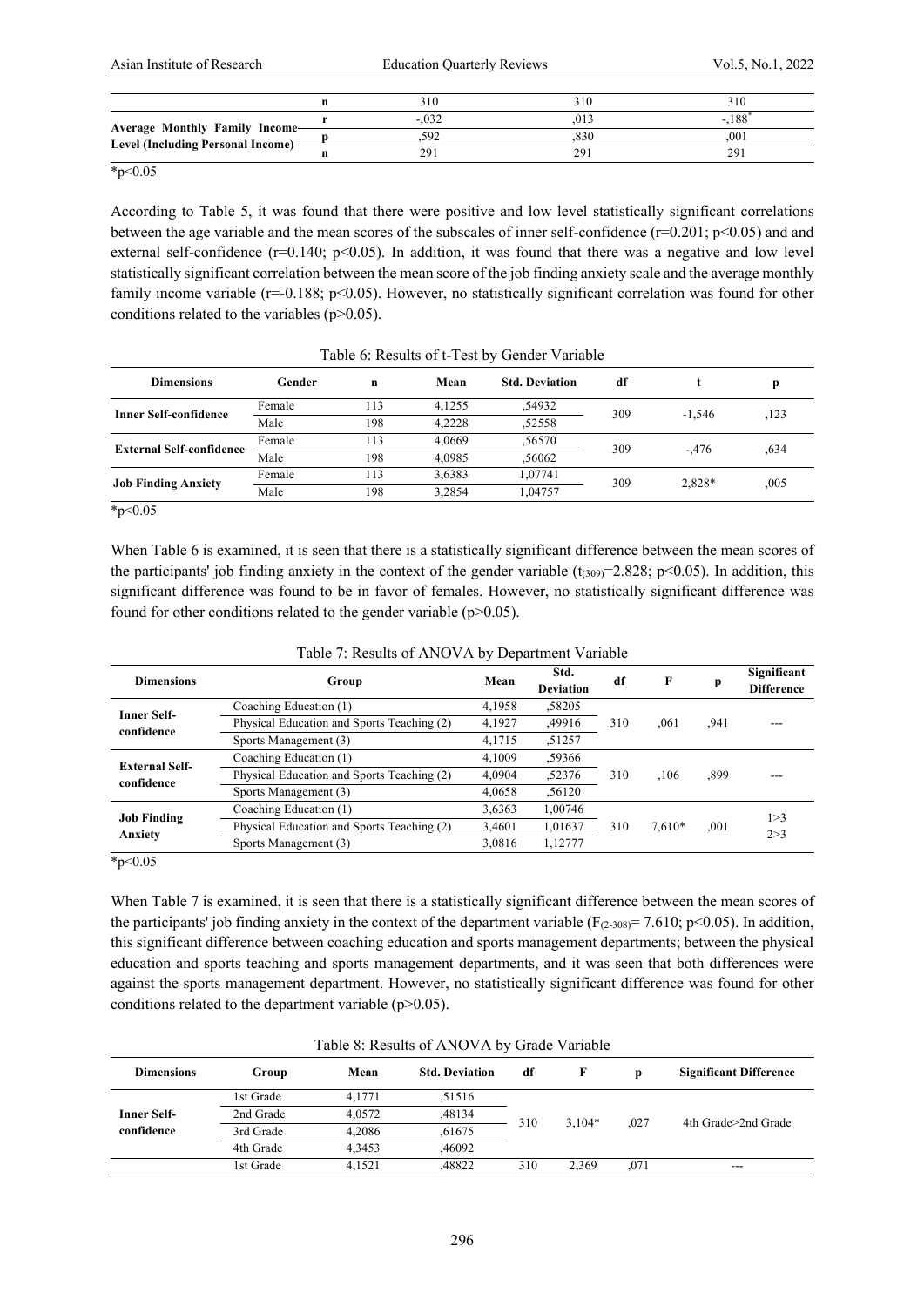| Asian Institute of Research   |           | <b>Education Quarterly Reviews</b> |         |     |        | Vol.5, No.1, 2022 |                                                                   |  |
|-------------------------------|-----------|------------------------------------|---------|-----|--------|-------------------|-------------------------------------------------------------------|--|
|                               | 2nd Grade | 3.9635                             | ,57030  |     |        |                   |                                                                   |  |
| <b>External Self-</b>         | 3rd Grade | 4.0518                             | .63535  |     |        |                   |                                                                   |  |
| confidence                    | 4th Grade | 4.1921                             | .52346  |     |        |                   |                                                                   |  |
|                               | 1st Grade | 3.2745                             | .98733  |     |        |                   |                                                                   |  |
| <b>Job Finding</b><br>Anxiety | 2nd Grade | 3,0781                             | 1,11180 | 310 |        | .000              | 4th Grade>1st Grade<br>4th Grade>2nd Grade 3rd<br>Grade>2nd Grade |  |
|                               | 3rd Grade | 3.5440                             | 1.08676 |     | 7.468* |                   |                                                                   |  |
|                               | 4th Grade | 3,8981                             | ,94078  |     |        |                   |                                                                   |  |

 $*_{p<0.05}$ 

When Table 8 is examined, it is seen that there is a statistically significant difference between the inner selfconfidence mean scores of the participants in the context of the grade variable ( $F_{(3-307)}=3.104$ ; p<0.05). This significant difference was between the second grade and fourth grade groups, and it was seen that the difference was in favor of the fourth grade group. In addition, it was determined that there was a statistically significant difference between the mean scores of job finding anxiety ( $F_{(3-307)}$ =7,468; p<0.05). This significant difference is between first grade and fourth grade, second grade and fourth grade groups, and both of the differences are in favor of the fourth grade group; It was found that the difference was in favor of the third grade group, between the second grade and third grade groups. However, no statistically significant difference was found for other conditions related to the grade variable  $(p>0.05)$ .

|  |  | Table 9: Results of ANOVA by Place of Residence Variable |  |
|--|--|----------------------------------------------------------|--|
|  |  |                                                          |  |

| <b>Dimensions</b>             | Group                            | Mean   | Std.<br><b>Deviation</b> | df  | F        | p    | Significant<br><b>Difference</b> |  |
|-------------------------------|----------------------------------|--------|--------------------------|-----|----------|------|----------------------------------|--|
| <b>Inner Self-</b>            | Village + Town + Community $(1)$ | 3,9926 | .68655                   |     |          |      |                                  |  |
| confidence                    | County Seat (2)                  | 4.2454 | ,49309                   | 310 | 4.768*   | .009 | 2>1                              |  |
|                               | City Center $(3)$                | 4.2099 | ,48158                   |     |          |      |                                  |  |
| <b>External Self-</b>         | Village + Town + Community $(1)$ | 3,8125 | ,69157                   |     |          |      | 3>1                              |  |
| confidence                    | County Seat (2)                  | 4,1511 | ,50401                   | 310 | $8,561*$ | ,000 | 2>1                              |  |
|                               | City Center $(3)$                | 4.1422 | ,52297                   |     |          |      |                                  |  |
| <b>Job Finding</b><br>Anxiety | Village + Town + Community $(1)$ | 3,4375 | 1.08972                  | 310 | .883     |      |                                  |  |
|                               | County Seat (2)                  | 3.4846 | 1.06146                  |     |          | .415 | ---                              |  |
|                               | City Center $(3)$                | 3.3062 | 1.07347                  |     |          |      |                                  |  |

 $*_{p<0.05}$ 

When Table 9 is examined, it is seen that there is a statistically significant difference between the inner selfconfidence mean scores of the participants in the context of the place of residence variable ( $F_{(2-308)}=4.768$ ; p<0.05). This significant difference is between the village+town+community and county seat groups, and it was seen that the difference was in favor of the county seat group. In addition, it was determined that there was a statistically significant difference between the mean scores of external self-confidence  $(F_{(2-308)}=8.561; p<0.05)$ . This significant difference was between village+town+community and county seat and village+town+community and city center groups, and the differences were found to be in favor of county seat and city center groups. However, no statistically significant difference was found between the mean scores of job finding anxiety in the context of the place of residence variable  $(p>0.05)$ .

| Table 10: Results of Pearson's Correlation Analysis Between Self-Confidence and Job Finding Anxiety |  |  |  |
|-----------------------------------------------------------------------------------------------------|--|--|--|
|                                                                                                     |  |  |  |
|                                                                                                     |  |  |  |
|                                                                                                     |  |  |  |

| <b>Variables</b>           | <b>Inner Self-confidence</b> | <b>External Self-confidence</b> |
|----------------------------|------------------------------|---------------------------------|
|                            | $-.050$                      | $-.116^*$                       |
| <b>Job Finding Anxiety</b> | ت                            | .041                            |
|                            |                              |                                 |

 $*_{p<0.05}$ 

When Table 10 is examined, it is seen that there is a negative and low level statistically significant correlation between the external self-confidence mean scores of the participants and their job finding anxiety mean scores (r=- 0.116;  $p<0.05$ ). Therefore, it can be concluded that as the external self-confidence levels of the participants increase, their job finding anxiety levels will decrease. On the other hand, there was no statistically significant correlation between the participants' inner self-confidence mean scores and their job finding anxiety mean scores  $(p>0.05)$ .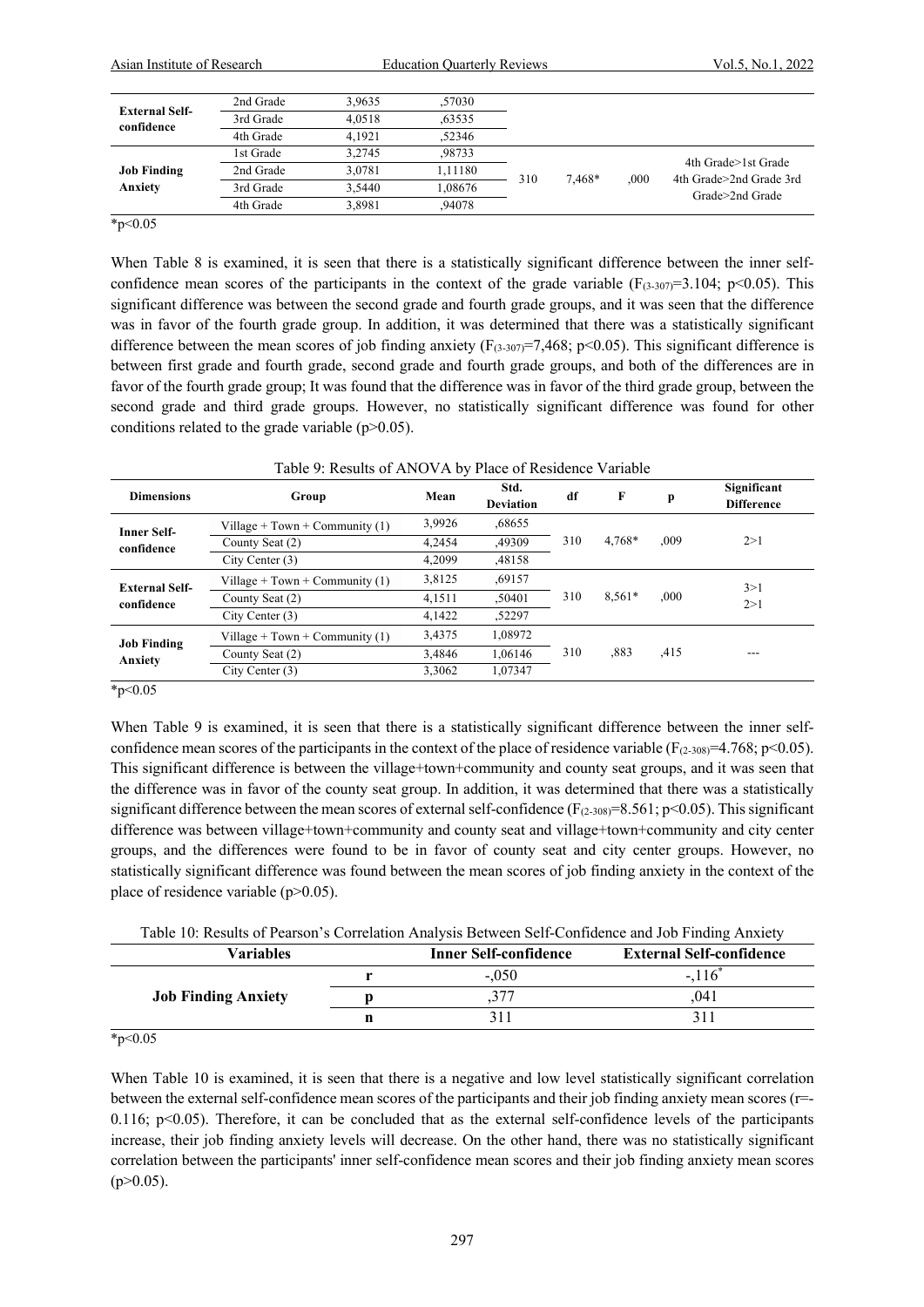#### **4. Discussion and Conclusion**

In this study, it was aimed to investigate the relationship between the self-confidence levels and job finding anxiety of the students of the faculty of sports sciences within the framework of Bayburt University. In this context, a questionnaire form was prepared in accordance with the purpose of the research, and the raw data obtained as a result of the application of this form to the research group were converted into findings using various statistical analysis techniques. In this context, the results obtained based on the findings were discussed within the framework of the relevant literature and the research was detailed. In this direction, it can be said that the inner self-confidence and external self-confidence of the participants within the framework of self-confidence are at a high level, and their job finding anxiety is at a moderate level.

Considering the gender variable, it has been determined that females have a higher level of job finding anxiety than males. In the study conducted by Tekin Tayfun and Korkmaz (2016), it was found that the general unemployment anxiety scores of female university students were higher than the general unemployment anxiety scores of male university students. On the other hand, in the study conducted by Karslı (2021) on the anxiety of finding a job in theology faculty students, it was determined that the unemployment anxiety of males was significantly higher than that of females. In the study conducted by Yasar and Turgut (2020), it was determined that although there was no statistically significant difference in the total mean score of unemployment anxiety of female and male participants, the unemployment anxiety of male participants was higher than that of female participants. Yumuşaker (2020) found that there was no significant difference between the gender of accounting students at the associate degree level and their anxiety about finding a job. However, it is stated that gender is an important factor in the response to unemployment (Waters & Moore, 2002b). In this context, it can be thought that the fact that females have different thoughts than males in the face of a situation is effective in increasing the future anxiety of female university students (Karagün & Çolak, 2009). Therefore, it is thought that the result reached within the scope of the gender variable for this study is probable.

Considering the age variable, it was found that as the age of the participants increased, both inner self-confidence and external self-confidence levels increased. This result is partially consistent with some studies in the literature (Öztürk Karataş, 2017; Albayrak et al., 2020). Depending on age, individuals can express their emotions in a more controlled and appropriate way. It also occurs in behavioral maturation with age. Therefore, it can be argued that these situations are effective variables at the level of self-confidence. In this context, it is thought that the results obtained within the scope of the age variable are probable.

Considering the department variable, it has been determined that the level of job finding anxiety of the students of coaching education and physical education and sports teaching departments is higher than that of sports management students. When the opinions of the students of the sports management department about the future anxieties related to the study conducted by Araç Ilgar and Cihan (2019), were examined, it was determined that half of the participants in the study had professional future anxiety. On the other hand, it can be said that the students of the sports management department have the opportunity to become a teacher and a coach, which enables them to look to the future with more hope than the students of the coaching education and physical education and sports teaching departments, and in this context, the scores of job finding anxiety are lower.

Considering the grade variable, it is seen that the third grade students have higher job finding anxiety than the second grade students and the fourth grade students have higher job finding anxiety than students in the first and second grades. In addition, it was determined that the fourth grade students had higher inner self-confidence levels than the second grade students. However, in the study conducted by Öztürk Karataş (2017) on students of physical education and sports school, it was determined that the self-confidence scores of the participants did not differ according to the grade level. However, in the study conducted by Karslı (2021), it was determined that the unemployment anxiety levels of those studying in the upper grades (such as the 3rd and 4th grades) were significantly higher than those of the lower grades. In the study conducted by Ersoy Kart and Erdost (2008), it was determined that the anxiety levels of the students increase as the graduation stage approaches. Turgut, Gökyürek and Yenel (2004) in the study of physical education and sports school students; It was concluded that 72.3% of them expressed "Yes" in post-graduation unemployment anxiety and they were very worried about unemployment.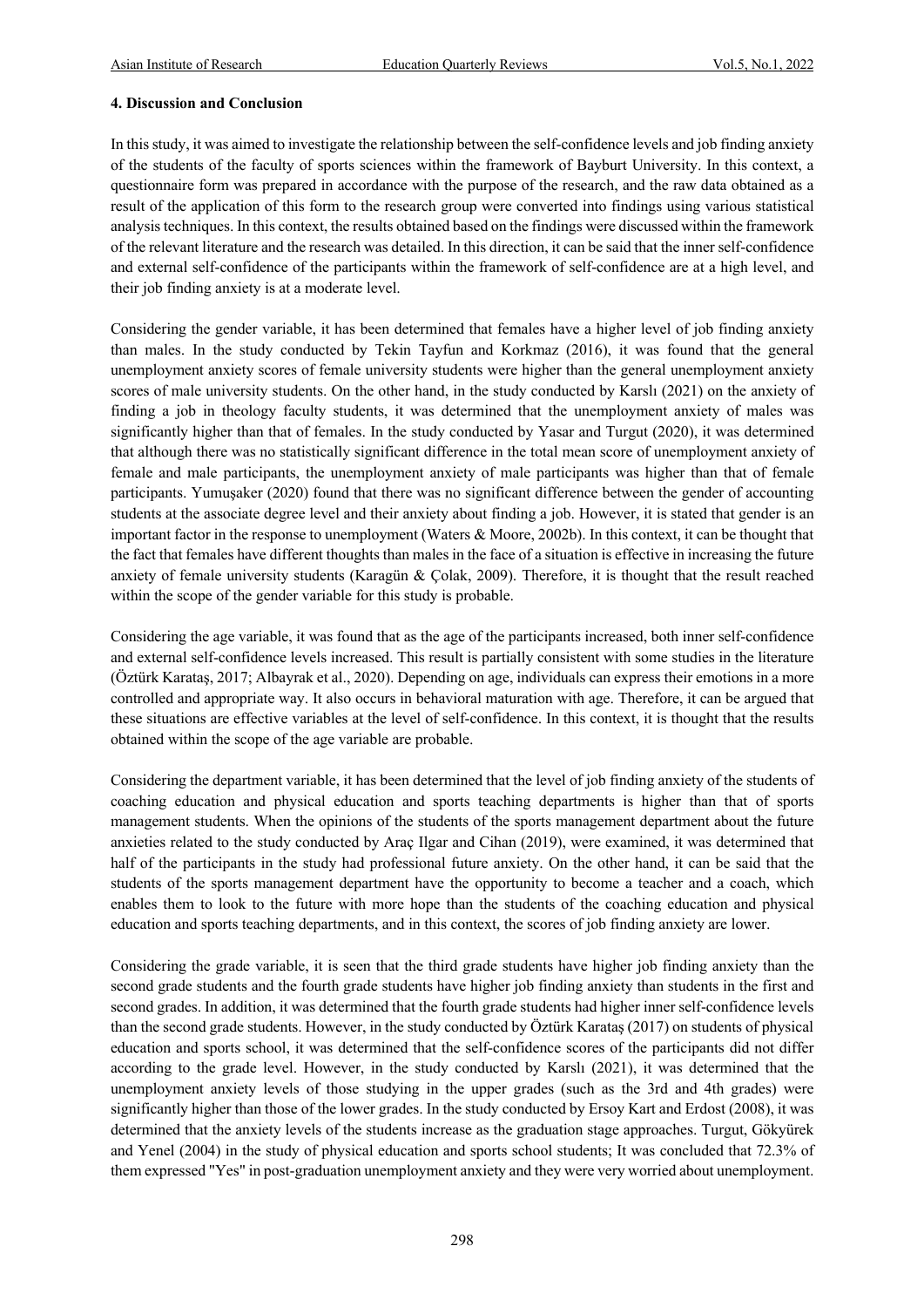Also, Demir and Taşkıran (2018) determined in their study that senior students had lower hopes of finding a job than students from other grades. Although there is a widespread belief that an increase in the level of education will bring a job guarantee (Kıcır, 2017), the educated workforce is also heavily and directly affected by unemployment, and these social realities cause students to worry about being unemployed while they continue their education (Kıcır, 2010). In line with this information, it can be said that the situation of not being able to find a job in the post-graduation period with the increase in the grade level affects the individuals negatively and causes them to experience unemployment anxiety.

Considering the variable of place of residence, it was determined that the participants living in the county seat had higher inner and external self-confidence levels compared to those living in the village+town+community, and the external self-confidence levels of the participants living in the city center were higher than those living in the village+town+community. Karademir (2015) determined that the participants living in the province and county have more self-confidence. In the study conducted by Yağan (2019), it was determined that the participants living in the metropolitan city had a higher self-confidence than the participants living in the village/town. On the other hand, in the study conducted by Musa (2020), no difference was found between self-confidence and place of residence. However, it can be said that individuals living in areas with high population may have higher selfconfidence than those living in areas with low population. It can be said that self-confidence is quite effective for individuals living in densely populated areas to make themselves visible in crowds.

Considering the family income variable, it was determined that as the family income increased, the job finding anxiety decreased. In this context, some characteristics of students (gender, socio-economic level of the family, personality, parental profession, school success, place of residence and friend circle) are the factors that cause anxiety (Çakmak & Hevedanlı, 2004). The city where the students study in university life, their socio-economic levels, relations in the school environment, etc. many factors affect their anxiety (Dursun & Aytaç, 2009). It is also stated that as the income level of the family increases, the hope of finding a job suitable for the qualifications of the individuals increases (Mütevellioğlu et al., 2010). Based on this information, it can be said that the increase in the income level of the households has positive effects on the anxiety of finding a job and reduces the anxiety levels of the individuals.

When the research is considered in the context of the relationship between self-confidence and job finding anxiety, it was found that as external self-confidence increases, job finding anxiety decreases. Anxiety; It is known that it means fear and worry (Köknel, 1987) and anxiety causes worry, tension and fear (Karageorghis & Terry, 2010). Bandura (1997) self-confidence; It is defined as the individual's confidence in his own abilities, judgment, power and decisions, and the belief that he can achieve a certain activity. In addition, the concept of self-confidence is divided into inner and external self-confidence. While inner self-confidence is related to individuals' selfconfidence, external self-confidence is a situation related to individuals' self-confidence regarding their lives in the external environment and social environment (Akın, 2007). In this context, external self-confidence; easy communication, expressing oneself in a healthy way, controlling emotions and taking risks (Akın, 2007). In this respect, communication skill is expressed as "the ability to convey one's feelings, thoughts, beliefs and attitudes in an understandable and purposeful way" (Tiryaki Şen et al., 2013). Being able to control one's emotions can be defined as managing these emotions instead of being under the control of one's own desires and requests. In this context, it is thought that individuals who have high communication skills and can control their emotions can express themselves effectively. In line with this information, it is thought that individuals with high external selfconfidence express themselves effectively and keep their emotions under control. Therefore, it can be said that these situations reduce their anxiety about finding a job and keep individuals away from negative thoughts about the future.

As a result, making plans to increase the external self-confidence levels of students in sports sciences may reduce their job finding anxiety. Accordingly, it is thought that the negativities arising from the job finding anxiety can be reduced. In addition, new information that will contribute to the literature has been obtained with the research findings. However, the results of the analysis include limited number of participant data considering the research group. For this reason, similar studies can be conducted with a large data set to cover all age groups. In addition, research results can be diversified by conducting qualitative, mixed and/or experimental studies on a research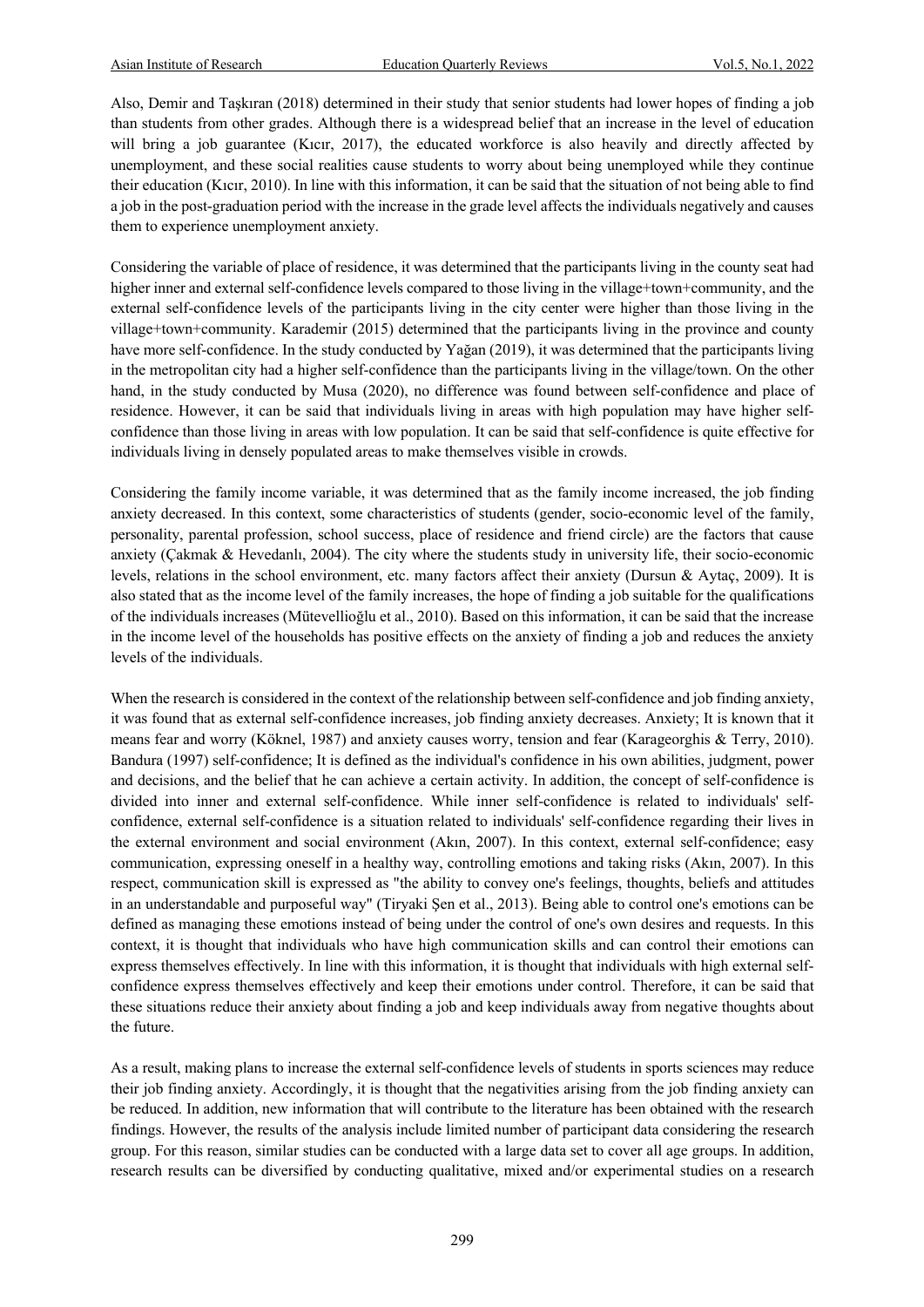group with similar characteristics. In this context, different results can be reached that will contribute to the literature.

#### **References**

- Akın, A. (2007). The development and psychometric characteristics of the self-confidence scale. *Abant Izzet Baysal University Journal of Faculty of Education*, *7*(2), 167-176.
- Albayrak, V., Kızılkoca, M., & Özcan, E. (2020). The investigation of first grade student's self-confidence levels who has sports education: Sample of Fırat University. *Journal of History School*, *47*, 2853-2861.
- Araç Ilgar, E., & Cihan, B. B. (2019). Examination of sectoral expectations, professional uncertainty and future anxiety of students of sports management programs: A phenomenological analysis. *Journal of Sports Education*, *3*(1), 81-92.
- Aslan, M., & Uğraş, S. (2021). Validity and reliability study of the sports sciences students' job finding anxiety scale. *International Journal of Eurasian Education and Culture*, *6*(13), 1143-1170.
- Bandura, A. (1977). Self-efficacy: Toward an unifying theory of behavioral change. *Psychological Review, 84,* 191-215.
- Bandura, A. (1982). Self-efficacy mechanism in human agency. *American Psychologist, 37*(2), 122-147.
- Bandura, A. (1997). *Self-efficacy: The Exercise of Control*. New York: Freeman.
- Büyüköztürk, Ş., Çakmak, E. K., Akgün, Ö. E., Karadeniz, Ş., & Demirel, F. (2020). *Eğitimde Bilimsel Araştırma Yöntemleri* (29. Edt.). Ankara: Pegem Akademi.
- Carroll, N. (2007). Unemployment and psychological well-being. *The Economic Record*, *83*(262), 287-302.
- Chatterji, P., Alegría, M., Lu, M., & Takeuchi, D. (2007). Psychiatric disorders and labor market outcomes: Evidence from the National Latino and Asian American study. *Health Economics*, *16*(10), 1069-1090.
- Clark, A., & Oswald, A. (1994). Unhappiness and unemployment. *Economic Journal, Royal Economic Society*, *104*, 648-659.
- Claussen, B. (1999). Health and re-employment in a five-year follow-up of long-term unemployed. *Scandinavian Journal of Public Health*, *27*(2), 94-100.
- Coopersmith, S. (1967). *The Antecedents of Self-Esteem*. New York: Freeman.
- Çakmak, Ö., & Hevedanlı, M. (2004). Biyoloji öğretmen adaylarının kaygılarını etkileyen etmenler. *XIII. Ulusal Eğitim Bilimleri Kurultayı*, 06-09 July 2004, Malatya-Turkey.
- Demir, Ö., & Taşkıran, G. (2018). A quantitative research on the factors affecting the feas candidates' hopes of finding job. *Journal of Labour Relations*, *9*(1), 42-57.
- Doğru, Z. (2017). Evaluation of self-confidence and self-efficacy perception levels of physical education and sport education department students. *Journal of Physical Education and Sports Studies*, *9*(1), 13-23.
- Dursun, S., & Aytaç, S. (2009). Üniversite öğrencileri arasında işsizlik kaygısı. *Uludağ Üniversitesi İktisadi ve İdari Bilimler Fakültesi Dergisi*, *28*(1), 71-84.
- Ersoy Kart, M., & Erdost, H. E. (2008). Unemployment worries among Turkish university students. *Social Behavior and Personality: An international journal*, *36*(2), 275-288.
- Eruzun, C., Kınalı, Y., & Erturan Öğüt, E. E. (2017). A qualitative view into the employment problems of sports management graduates in Turkey. *International Journal of Recreation and Sports Science*, *1*(1), 13-21.
- Evans-Lacko, S., Knapp, M., McCrone, P., Thornicroft, G., & Mojtabai, R. (2013). The mental health consequences of the recession: Economic hardship and employment of people with mental health problems in 27 European countries. *PloS One*, *8*(7), e69792.
- Feltz, D. L. (1988). Self-confidence and sports performance. *Exercise and Sports Science Reviews*, *16*, 423- 458.
- Fraenkel, J. R., & Wallen, N. E. (2006). *How to Design and Evaluate Research in Education* (6th ed.). New York: McGraw-Hill International Edition.
- Fryer, D., & Fagan, R. (2003). Towards a community psychological perspective on unemployment and mental health research. *American Journal of Community Psychology*, *32*(1/2), 89-96.
- George, D., & Mallery, P. (2010). *SPSS for Windows Step by Step. A Simple Study Guide and Reference*. Boston, MA: Pearson Education, Inc, 10.
- Goldberg, R. W., Lucksted, A., McNary, S., Gold, J. M., Dixon, L., & Lehman, A. (2001). Correlates of long-term unemployment among inner-city adults with serious and persistent mental illness. *Psychiatric Services*, *52*(1), 101-103.
- Grundy, S. E. (1993). The confidence scale and psychometric characteristics. *Nurse Educator, 18*(1), 6-9.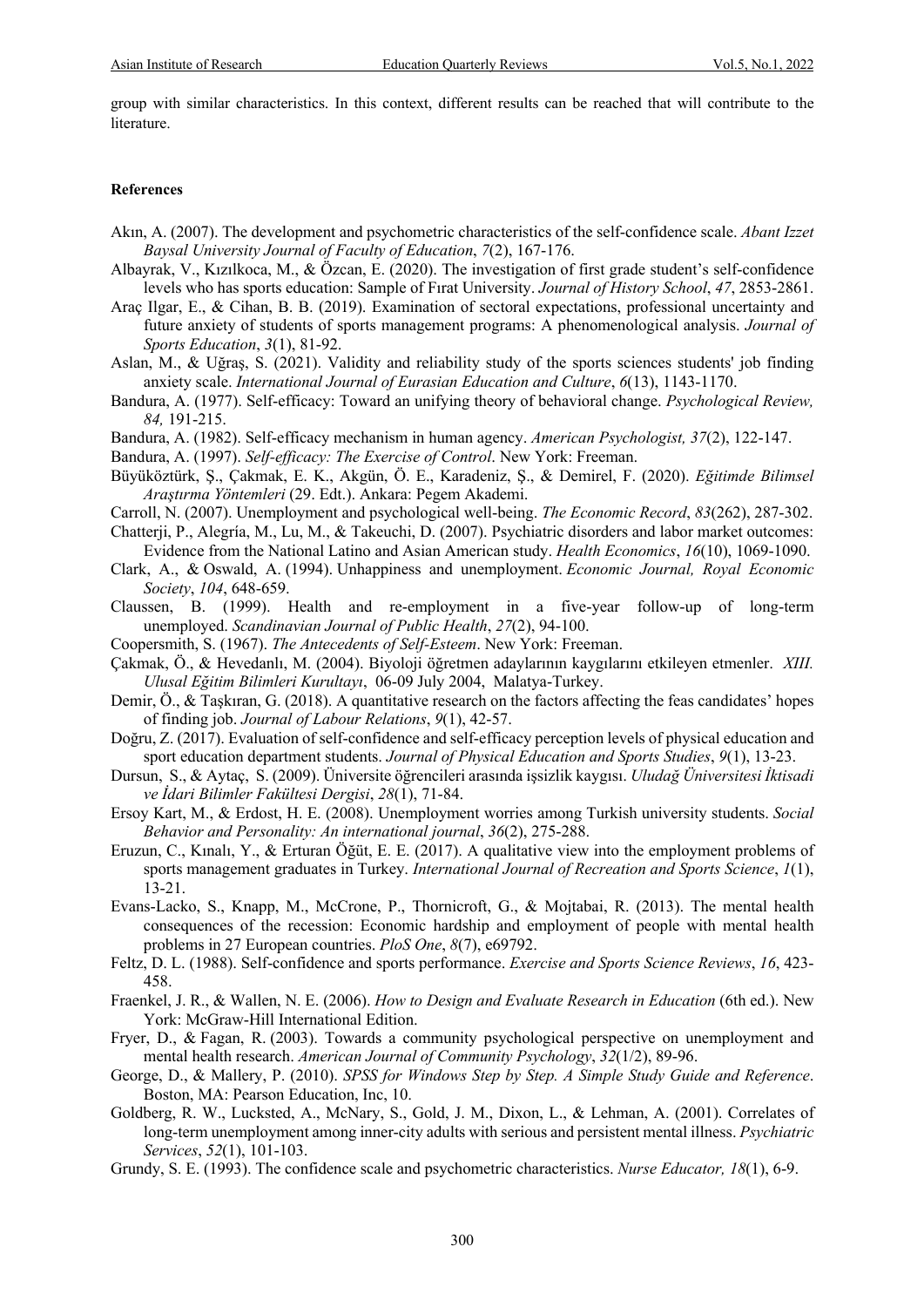- Hanisch, K. A. (1999). Job loss and unemployment research from 1994 to 1998: A review and recommendations for research and intervention. *Journal of Vocational Behavior*, *55*, 188-220.
- Harter, S. (1982). The perceived competence scale for children. *Child Development*, *53*, 87-97.
- Heponiemi, T., Elovainio, M., Manderbacka, K., Aalto, A. M., Kivimäki, M., & Keskimäki, I. (2007). Relationship between unemployment and health among health care professionals: Health selection or health effect?. *Journal of Psychosomatic Research*, *63*(4), 425-431.
- Karademir, N. (2015). Students perception of self-confidence in department of geography in faculty of science and letters. *Kahramanmaraş Sütçü İmam Üniversitesi Sosyal Bilimler Dergisi*, *12*(1), 53-77.
- Karageorghis, C. I., & Terry, P. C. (2010). *Inside Sport Psychology*. United Kingdom: Human Kinetics.
- Karagün, E., & Çolak, S. (2009). Kpss sınavına hazırlanan beden eğitimi ve spor öğretmenliği bölümü son sınıf öğrencilerinin kaygı düzeylerinin incelenmesi. *6. Ulusal Beden Eğitimi ve Spor Öğretmenliği Sempozyumu*, June 2009, pp. 350-361.
- Karslı, N. (2021). Unemployment anxiety and religiousness in the students of the faculty of theology. *The Journal of Gumushane University Faculty of Theology*, *20*, 220-249.
- Kıcır, B. (2010). *Üniversite Son Sınıf Öğrencilerinde İşsizlik Kaygısı: Psikolojik Etmenler Açısından Bir İnceleme*. Master's Thesis, Ankara University, Ankara-Turkey.
- Kıcır, B. (2017). Educated youth unemployment and unemployment worry. *Çalışma ve Toplum Dergisi*, *54*(3), 1369-1396.
- Knapp, M., & Wong, G. (2020). Economics and mental health: The current scenario. *World Psychiatry: Official Journal of the World Psychiatric Association (WPA)*, *19*(1), 3-14.
- Komarovsky, M. (2004) *The Unemployed Man and His Family: The Effect of Unemployment upon the Status of the Man in Fifty-Nine Families*. Lanham, MD: Altamira Press.
- Köknel, Ö. (1987). *Zorlanan İnsan*. İstanbul: Altın Kitaplar Yayınevi.
- Leino-Arjas, P., Liira, J., Mutanen, P., Malmivaara, A., & Matikainen, E. (1999). Predictors and consequences of unemployment among construction workers: Prospective cohort study. *BMJ (Clinical research ed.)*, *319*, 600-605.
- Mandyoli, B., Iwu, C. G., & Nxopo, Z. (2017). Is there a nexus between social entrepreneurship and the employability of graduates?. *Foundations of Management*, *9*(1), 61-74.
- Mumcu, H., Karakullukçu, Ö., & Karakuş, M. (2019). Youth employment in the sports sector. *OPUS International Journal of Society Researches*, *11*, 2649-2665.
- Musa, M. (2020). Investigation of social appearance anxiety and self-confidence levels of individuals playing sports in fitness centers according to some variables. *Niğde Ömer Halisdemir University Journal of Physical Education and Sports Sciences*, *14*(3), 503-518.
- Mütevellioğlu, N., Zanbak, M., & Mert, M. (2010). Unemployment, college youth, and future: Inspirations from a field study. *Cumhuriyet University Journal of Economics and Administrative Sciences*, *11*(1), 207-229.
- Nicholls, J. G. (1984). Achievement motivation: Conceptions of ability, subjective experience, task choice, and performance. *Psychological Review, 91*(3), 328-346.
- Ödemiş, M. (2014). *Investigation of The Impact of The 12 Weeks Latin Dance Training Course On Self Confidence of University Students*. Master's Thesis, Çanakkale Onsekiz Mart University, Çanakkale-Turkey.
- Öztürk Karataş, E. (2017). *Analysis of Leadership Orientations and Self-Confidence Behaviors of Physical Education and Sports School Students*. Master's Thesis, İnönü University, Malatya-Turkey.
- Pişkin, M. (1997, April). Türk ve İngiliz lise öğrencilerinin benlik saygısı yönünden karşılaştırılması*. III. Ulusal Psikolojik Danışma ve Rehberlik Kongresi*, Adana, Turkey.
- Sarıçam, H., & Güven, M. (2012). Self-confidence and religious attitude. *International Journal of Social Science*, *5*(7), 573-586.
- Sekaran, U., & Bougie, R. (2016). *Research Methods for Business: A Skill-Building Approach* (7th Edition). West Sussex: John Wiley & Sons Ltd.
- Shrauger, J. S., & Schohn, M. (1995). Self-confidence in college students: Conceptualization, measurement, and behavioral implications. *Assessment, 2*(3), 255-278.
- Spera, S., Buhrfeind, E., & Pennebaker, J. W. (1994). Expressive writing and coping with job loss. *Academy of Management Journal*, *3*, 722-733.
- Süzer, M. S. (2020). *The Relationship Between Intercultural Sensitivity and Self-Confidence of Unıversity Students: Sample of Çağ University*. Master's Thesis, Çağ University, Mersin-Turkey.
- Tabachnick, B. G., & Fidell, L. S. (2013). *Using Multivariate Statistics* (6th ed.). Boston: Allyn and Bacon.